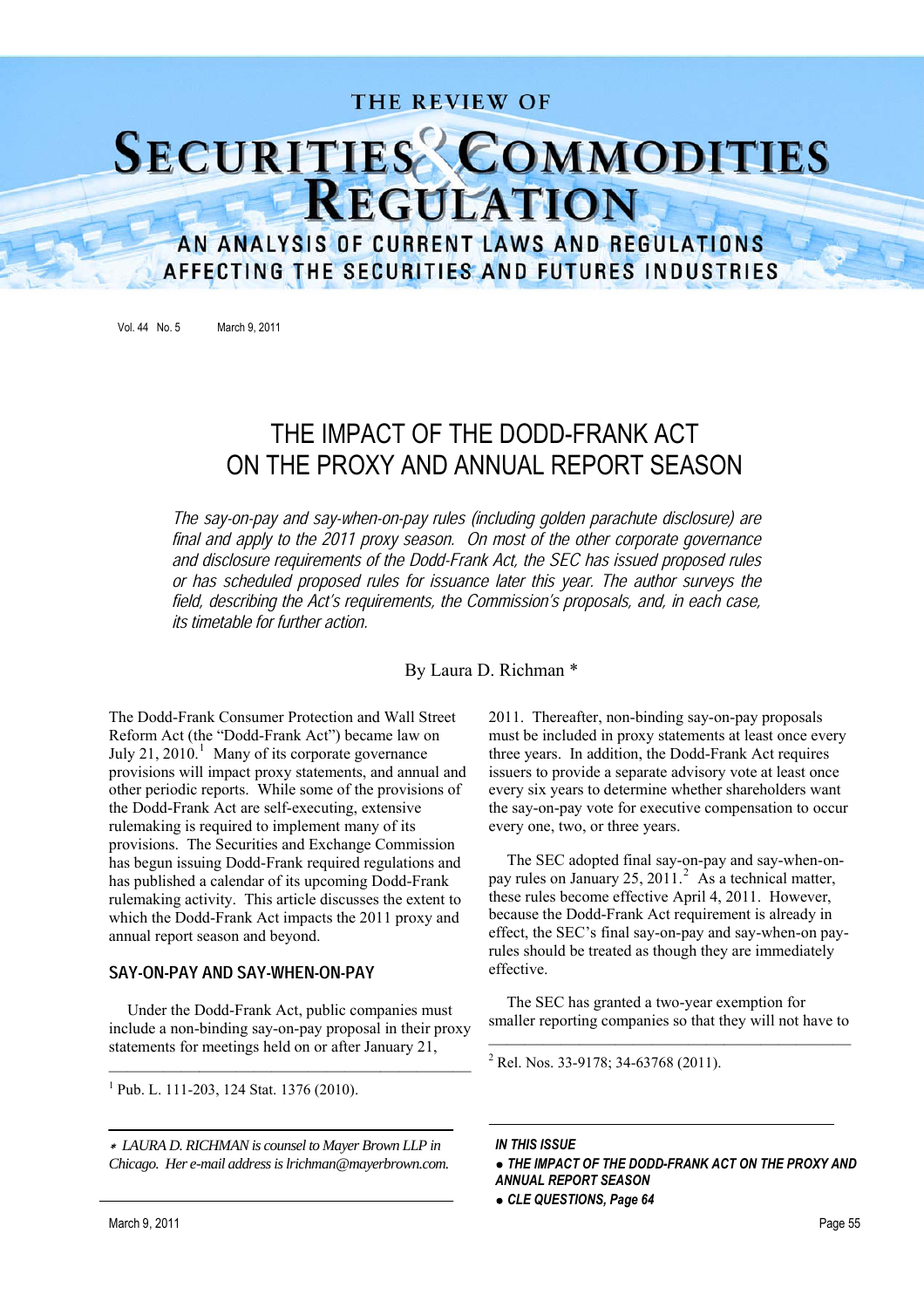*RSCR Publications LLC* Published 22 times a year by RSCR Publications LLC. Executive and Editorial Offices, 2628 Broadway, Suite 29A, New York, NY 10025-5055. Subscription rates: \$1,197 per year in U.S., Canada, and Mexico; \$1,262 elsewhere (air mail delivered). A 15% discount is available for qualified academic libraries and full-time teachers. For subscription information and customer service call (866) 425-1171 or visit our Web site at www.rscrpubs.com. General Editor: Michael O. Finkelstein; tel. 212-876-1715; e-mail mofinkelstein@hotmail.com. Associate Editor: Sarah Strauss Himmelfarb; tel. 301-294-6233; e-mail shimmelfarb@comcast.net. To submit a manuscript for publication contact Ms. Himmelfarb. Copyright © 2011 by RSCR Publications LLC. ISSN: 0884-2426. Reproduction in whole or in part prohibited except by permission. All rights reserved. Information has been obtained by *The Review of Securities & Commodities Regulation* from sources believed to be reliable. However, because of the possibility of human or mechanical error by our sources, *The Review of Securities & Commodities Regulation* does not guarantee the accuracy, adequacy, or completeness of any information and is not responsible for any errors or omissions, or for the results obtained from the use of such information.

conduct the advisory vote on executive compensation until their first annual meeting (or other meeting at which directors are to be elected and executive compensation is to be disclosed) occurring on or after January 21, 2013. This temporary exemption for smaller reporting companies does *not* apply to a shareholder advisory vote on golden parachute compensation, discussed below.

New Rule 14a-21(a) under the Securities Exchange Act implements say-on-pay under the Dodd-Frank Act, requiring a separate advisory vote on executive compensation at least once every three calendar years. The vote must relate to all named executive officer compensation (rather than director or other employee compensation) that is disclosed pursuant to Item 402 of Regulation S-K. Rule 14a-21(a) does not mandate the form or language of the approving resolution, but an instruction provides the following non-exclusive example of a resolution that satisfies the requirements of the rule:

RESOLVED, that the compensation paid to the company's named executive officers, as disclosed pursuant to Item 402 of Regulation S-K, including the Compensation Discussion and Analysis, compensation tables and narrative discussion is hereby APPROVED.

In addition, if a say-on-pay vote is on the agenda, new Item 24 of Schedule 14A under the Exchange Act requires issuers to disclose that they are providing a separate shareholder vote on executive compensation and to explain the general effect of the say-on-pay vote, such as whether the vote is non-binding.

Companies must address in their Compensation Discussion and Analysis ("CD&A") whether, in determining their compensation policies and decisions, they have considered the results of previous say-on-pay votes required by either the Dodd-Frank Act, as implemented through Rule 14a-21(a) under the Exchange Act, or for companies that have received financial assistance under the Troubled Asset Relief Program ("TARP"), pursuant to Rule 14a-20 under the Exchange Act. TARP companies that conducted a sayon-pay vote previously will need to discuss in their

CD&A for 2011 proxy statements how this prior vote impacted compensation decisions. Other companies are not required to include such disclosure in their 2011 proxy statements, although they may want to consider discussing how the compensation committee plans to take the advisory vote on executive compensation into account, if known.

New Rule 14a-21(b) implements the Dodd-Frank Act say-when-on-pay requirement. Because the frequency vote is an advisory vote, the proposed rules do not prescribe a standard for determining which frequency has been "adopted." As with say-on-pay, this frequency vote requirement is required to be included in proxy statements for annual meetings held on or after January 21, 2011. Thereafter, the frequency vote will be required at least once every six calendar years.

Issuers are required to provide four choices for the frequency vote on their proxy card: one year, two years, three years, or abstain. Boards of directors may (but are not required to) make a recommendation as to how frequently shareholders should vote on executive compensation. However, proxy cards cannot be set up as approving or disapproving of this recommendation. As a transitional matter for meetings held on or before December 31, 2011, if a proxy service provider is unable to program its services to accommodate four choices, the SEC will not take action if shareholders are provided only the choice of one-, two-, or three-year frequencies (without the abstention choice), as long as shares are not voted in cases where the shareholder did not select one of these three choices.

For the 2011 proxy season, companies should consider whether they want to recommend to shareholders one of the three frequencies for the say-onpay vote and, if so, which one. Some companies are recommending annual say-on-pay votes, believing that an annual vote will make the proposal appear routine, similar to ratification of independent auditors. Also, having an annual advisory vote on pay provides a mechanism for shareholders to express concerns about pay without withholding votes from compensation committee or other board members. ISS, an influential proxy advisory firm, has issued a policy recommending that the say-on-pay vote be submitted to shareholders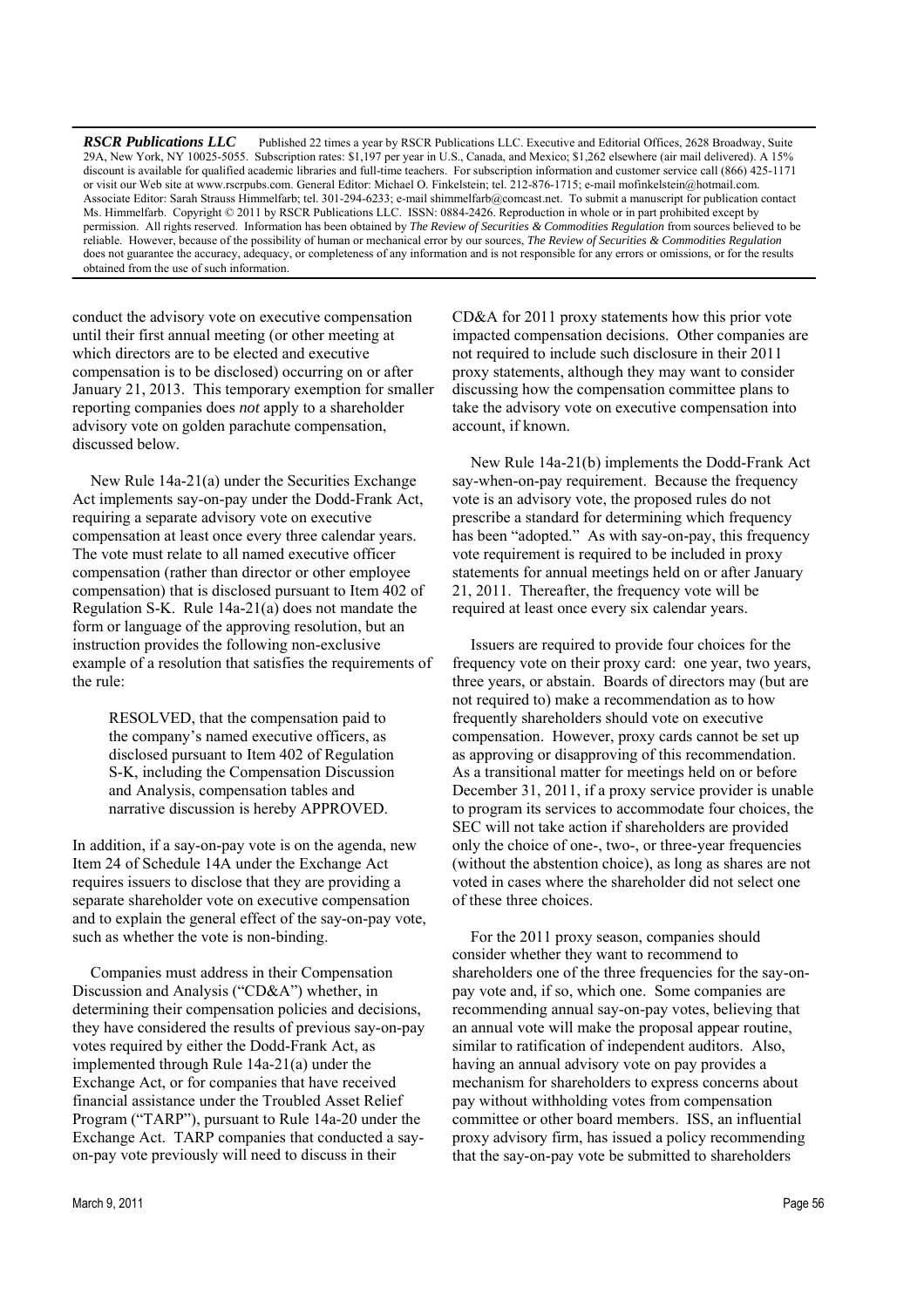every year and some companies may choose to follow ISS's recommendation. Companies that want to use the executive compensation say-on-pay method as a "preapproval" of golden parachute compensation (recognizing that this requires additional disclosures) may find it useful to have an annual say-on-pay vote to minimize compensation that could be the subject of a golden parachute say-on-pay vote in the context of a change in control transaction. Companies with classified boards may prefer an annual or biennial approach to avoid the same class of directors always being up for election during the year of the say-on-pay vote.

Some companies are recommending triennial (or biennial) say-on-pay votes because they believe that since performance is measured over longer periods of time, evaluation of compensation is best considered taking into account performance over several years. Also, the longer period between advisory votes gives the company more time to consider the results and determine how best to take them into account when making compensation decisions. Some companies may feel that an annual vote on pay distracts the company from its business. To the extent that a company expects investor support for its current compensation program, it may seem unnecessary to recommend annual say-on-pay votes.

Finally, some companies are choosing to leave the frequency decision entirely to the shareholders, making no recommendation with respect to the say-when-on-pay proposal. If a company chooses not to make a recommendation as to frequency, it will not be able to vote uninstructed proxy cards.

If a frequency vote is on the agenda, Item 24 of Schedule 14A, requires issuers to disclose in their proxy statements that this advisory vote is occurring, and to explain the general effect of the frequency of the say-onpay vote, such as whether the vote is non-binding. When neither an advisory vote on executive compensation nor a frequency vote is on the agenda, Item 24 requires issuers to specify in their proxy statements the current frequency of say-on-pay votes and when the next say-on-pay vote will occur.

An issuer must include the results of its say-on-pay and frequency votes (detailing the number of votes for each of the alternatives on the proxy card) on the Form 8-K it files pursuant to Item 5.07(b) within four business days after its annual shareholders meeting to report its voting results. In addition, pursuant to new paragraph (d) of Item 5.07 of Form 8-K, the issuer must amend the Form 8-K in which it reported its voting results to disclose its decision as to how frequently its proxy

material will include a shareholder vote on the compensation of executives before the next required vote on say-on-pay frequency. This amendment must be filed no later than 150 calendar days after its annual shareholders meeting, but at least 60 calendar days prior to the company's deadline for submission of shareholder proposals under Rule 14a-8. This is a change from the proposed rules, which would have required companies to provide this information in the Form 10-Q for the period in which the vote occurred (or on a Form 10-K for meetings held in the fourth quarter).

Rule 14a-8(i)(10) allows an issuer to exclude from its proxy statement a shareholder proposal to the extent that the proposal has been substantially implemented. A note has been added to this rule to clarify the status of shareholder proposals requesting either advisory votes on executive compensation or frequency of say-on-pay votes. This note specifies that a company may exclude such shareholder proposals as substantially implemented if in the most recent frequency vote required by Rule 14a-21(b) one of the specified intervals (*i.e.*, one, two, or three years) received approval of a majority of votes cast on the matter and the company has adopted a policy on the frequency of say-on-pay votes that is consistent with the choice of the majority of votes cast in the most recent frequency vote. This represents a change from the rules which the SEC initially proposed, which based such policy on the frequency receiving a plurality of the votes cast.

Rule 14a-6(a) under the Exchange Act has been amended so that preliminary proxy filing requirements are not triggered by any shareholder advisory vote on executive compensation or by the frequency vote. As a transitional matter, the adopting release indicates that the SEC will not take action if, before the final rules become effective, companies do not make preliminary filings for proxy statements with say-on-pay proposals or frequency proposals, so long as a preliminary filing is not required as a result of some other proposal contained in the proxy statement.

Many companies have already filed proxy statements reflecting the Dodd-Frank Act say-on-pay and saywhen-on-pay requirements. These filings (as well as prior year say-on-pay proposals for TARP companies and prior year voluntary management say-on-pay proposals) can provide useful precedents in this area. Companies that hold their shareholder meetings later in the season may want to consider the frequency vote results of companies whose meetings are held earlier when deciding on which frequency to recommend in their 2011 proxy statements.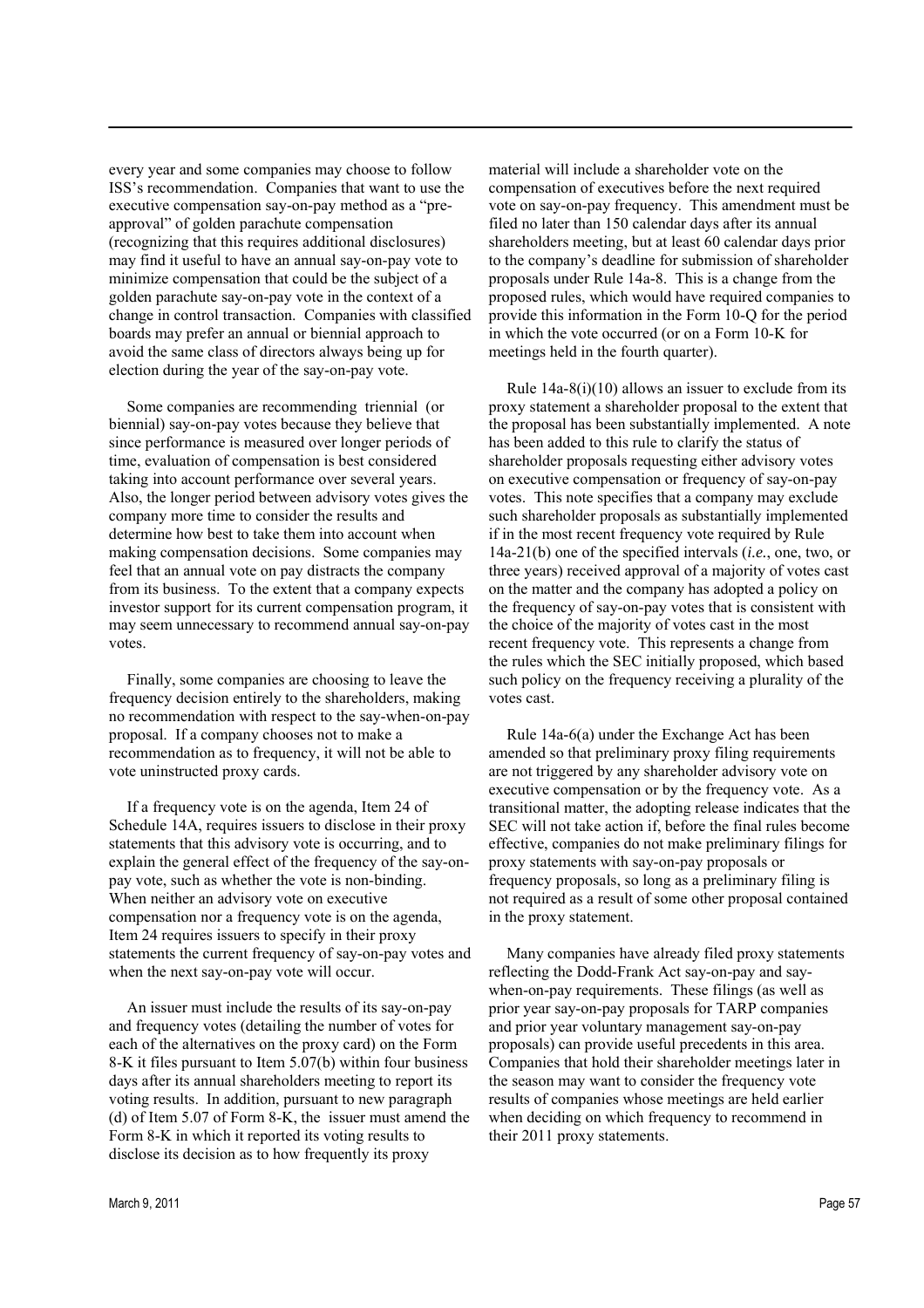#### GOLDEN PARACHUTE DISCLOSURE AND SAY-ON-**PAY**

The Dodd-Frank Act required the SEC to adopt disclosure rules for "golden parachute" arrangements. The SEC determined that the existing disclosure requirement of post-termination payments pursuant to Item  $402(i)$  of Regulation S-K is not sufficient to satisfy the mandate of the Dodd-Frank Act. Therefore, the SEC adopted new Item 402(t) of Regulation S-K to require, in both tabular and narrative formats, disclosure of agreements or understandings, whether written or unwritten, between each such named executive officer and the acquiring company or the target company concerning any type of compensation, whether present, deferred, or contingent, that is based on or otherwise relates to an acquisition, merger, consolidation, or sale, or other disposition of substantially all of the assets of the issuer.

Item 401(t) provides for a new Golden Parachute Compensation Table that requires disclosure of the aggregate dollar value of the following individual elements of golden parachute compensation, as well as total dollar values:

- cash severance payments (*e.g.*, base salary, bonus, and pro-rata non-equity incentive plan payments);
- accelerated stock awards, in-the-money option awards for which vesting would be accelerated, and payments in cancellation of stock and option awards;
- pension and non-qualified deferred compensation benefit enhancements;
- prerequisites and other personal benefits, and health and welfare benefits;
- tax reimbursements (*e.g.*, tax gross-ups); and
- "other" additional elements of compensation not otherwise specifically includable.

The golden parachute narrative disclosure must identify the specific circumstances that would trigger payment. This disclosure has to state whether the payments would (or could) be lump sum or annual, and would have to disclose the duration of the payments and by whom they would be provided. The narrative also has to describe any material conditions or obligations applicable to the receipt of payment or benefits, including but not limited to non-compete, nonsolicitation, non-disparagement, or confidentiality agreements. The discussion must address the duration of such agreements and provisions regarding waiver or breach.

In addition to golden parachute disclosure, the Dodd-Frank Act requires a non-binding advisory vote on golden parachutes. The SEC has adopted Rule 14a-21(c) to implement this requirement. A golden parachute advisory vote is not required if the compensation was the subject of a prior executive compensation say-on-pay vote, regardless of whether the shareholders approved such compensation. In order to use this exception, however, the proxy statement for the prior say-on-pay vote must have included the golden parachute disclosure required by Item 402(t) of Regulation S-K. Accordingly, some issuers may choose to voluntarily include that disclosure in their annual meeting proxy statements when obtaining an executive compensation say-on-pay vote. However, companies considering including the new golden parachute disclosure in their annual proxy statements should note that if changes are made to golden parachute arrangements that were submitted for shareholder approval prior to a transaction, those changes will be highlighted by the inclusion of a separate table in the proxy statement for the subsequent transaction and will be subject to a golden parachute advisory vote, even though the original arrangements had previously been included in an executive compensation say-on-pay vote. It is also possible that including the new golden parachute disclosure in an annual proxy statement will cause ISS to focus more intently on golden parachute compensation when making its voting recommendation with respect to the executive compensation say-on-pay vote.

The golden parachute disclosure requirement is not limited to transactions requiring proxy statements or a golden parachute advisory vote. To make the disclosure applicable, regardless of the form of the extraordinary transaction, the SEC also requires golden parachute disclosure in:

- $\bullet$ information statements filed pursuant to Regulation 14C;
- proxy or consent solicitations that do not contain merger proposals but require disclosure of information under Item 14 of Schedule 14A pursuant to Note A of Schedule 14A;
- registration statements on Forms S-4 and F-4 containing disclosure relating to mergers and similar transactions; and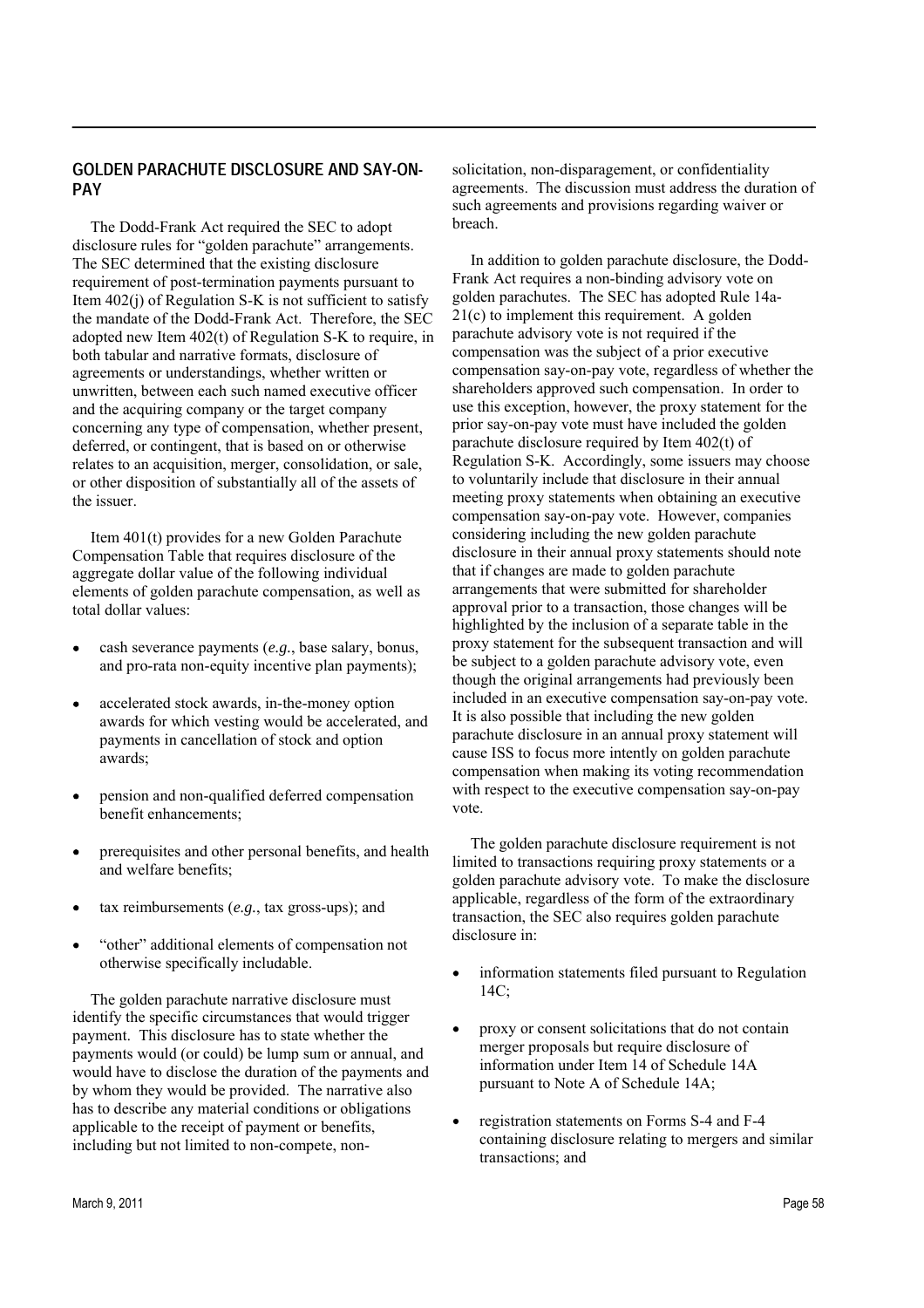going private transactions on Schedule 13E-3.

Unless the transaction is also a going-private transaction, bidders in third-party tender offers do not have to provide the golden parachute disclosure, but target companies will have to provide such information in their Schedule 14D-9. There is an exception for agreements and understandings with senior management of a foreign private issuer.

Companies must comply with the golden parachute disclosure and golden parachute say-on-pay requirements in proxy statements, and other schedules and forms initially filed on or after April 25, 2011.

### **VOTE REPORTING BY INSTITUTIONAL INVESTMENT MANAGERS**

In October 2010, the SEC proposed rules requiring institutional investment managers to disclose on Form N-PX how they voted on executive compensation. Final rules are planned for the January-to-March 2011 time frame, but, at the time of this writing, they are not yet available. Such reports are to be made by August 31 of each year for the most recent 12-month period ended June 30. This reporting of executive compensation votes can be an important resource for public companies, especially since a negative say-on-pay vote will not indicate which components of executive compensation the shareholders found objectionable. Form N-PX reports will enable public companies to determine how these institutional shareholders feel about the company's executive compensation program. A review of these reports, when available, may suggest where targeted investor out-reach on executive compensation issues may be productive.

# **CHANGES IN BROKER DISCRETIONARY VOTING**

The Dodd-Frank Act prohibits brokers from voting uninstructed shares in the election of directors, executive compensation matters, and other matters that the SEC determines to be significant. The NYSE and NASDAQ adopted rules last year prohibiting broker discretionary voting in the election of directors, so public companies have had one year's experience in assessing the impact of brokers not having the discretion to vote uninstructed shares in the election of directors. To comply with the Dodd-Frank Act, the NYSE and NASDAO broker voting rules have been revised again to provide that brokers do not have discretionary voting rights on matters relating to executive compensation. Companies

may therefore want to identify and contact investors holding shares in street name to explain compensation and recommend that they instruct their brokers to cast favorable say-on-pay votes. The SEC has the authority to require brokers to be precluded from voting uninstructed shares in other significant matters. It currently plans to propose such rules in the April-to-July 2011 time frame.

#### **COMPENSATION COMMITTEE INDEPENDENCE**

The Dodd-Frank Act requires the SEC and the stock exchanges to adopt rules regarding compensation committee member independence. These rules will prohibit the listing of any class of equity security of a company unless each member of the compensation committee of a listed company's board of directors is independent. The Dodd-Frank Act requires that the definition of independence for these rules consider all relevant factors, including the source of compensation, such as any consulting, advisory, or other compensatory fee paid by the company to the director, and whether the director is otherwise affiliated with the company or a subsidiary of the company, or an affiliate of a subsidiary of the company.

The SEC has scheduled these proposed rules for issuance in the January-to-March 2011 time frame, but they are not yet available at the time of this writing. Final rules must be adopted by mid-July 2011. Although these rules will not be effective until after most calendaryear companies have completed their 2011 annual meetings, nominating and governance committees would be well advised to consider the proposed rules when recommending board nominees and board committee assignments.

#### **COMPENSATION CONSULTANT CONFLICTS**

Under the Dodd-Frank Act, compensation committees of a listed company will only be permitted to select a compensation consultant, legal counsel, or other adviser (collectively, "consultant") after considering any independence factors identified by the SEC. The Dodd-Frank Act specifies that the independence factors must be competitively neutral among categories of consultants and preserve the ability of compensation committees to retain the services of members of any such category. According to the Dodd-Frank Act, these independence factors include:

the provision of other services to the company by the person that employs the consultant;

 $3$  Rel. Nos. 34-63123; IC-29463 (2010).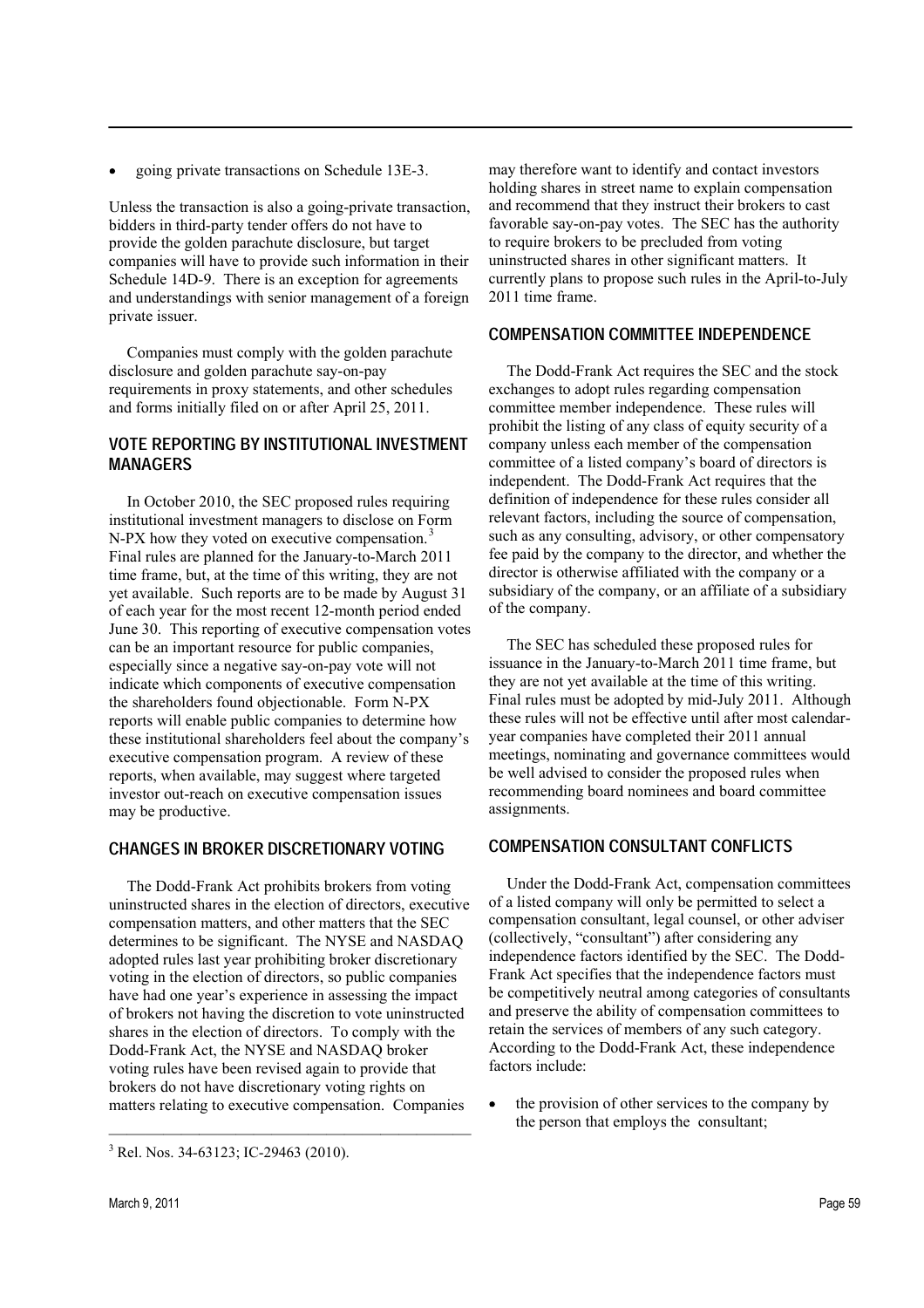- the amount of fees received from the company by the person that employs the consultant as a percentage of the total revenue of the person that employs the consultant;
- the policies and procedures of the person that employs the consultant that are designed to prevent conflicts of interest;
- any business or personal relationship of the consultant with a member of the compensation committee; and
- any stock of the company owned by the consultant.

At the time of this writing, the SEC has not yet proposed compensation consultant conflict rules. The SEC has indicated that it plans to issue its proposed factors affecting consultant independence and disclosure rules on consultant conflicts in the January-to-March 2011 time frame. Like the compensation committee independence rules, the final rules regarding consultant conflicts must be effective by mid-July 2011. Close attention should be paid to the proposed rules, when issued, to allow time to react and adjust to the pending rules in this area. While these consultant rules do not affect 2011 proxy statements for calendar year companies, proxy or consent solicitation material for meetings occurring on or after July 21, 2011 will need to disclose whether the compensation committee retained or obtained the advice of a consultant and whether the work of the consultant has raised any conflict of interest. If there is a conflict, such proxy or information statement must disclose the nature of the conflict and how the conflict is being addressed.

#### SEC'S WHISTLEBLOWER PROGRAM

The Dodd-Frank Act also requires the SEC to establish a whistleblower program requiring it to pay awards to eligible whistleblowers who voluntarily provide the Commission with original information about a violation of federal securities laws that leads to the successful enforcement of a covered judicial or administrative action. In November 2010, the SEC issued its proposed regulations for such a program. $<sup>4</sup>$  The</sup> SEC currently intends to adopt final rules in the Januaryto-March 2011 time frame, but the final rules are not available at the time of this writing.

The SEC recognizes the important role played by corporate compliance departments and has indicated that it is not trying to undermine internal reporting programs. In fact, the SEC has proposed  $-$  as a consideration in determining the amount of a whistleblower award whether, and the extent to which, a whistleblower reported the potential violation through the company's internal compliance procedures before reporting the violation to the SEC. While such internal reporting is not proposed to be a requirement under the SEC's whistleblower bounty program, the Commission has indicated that it will consider higher-percentage awards for whistleblowers who first report violations through their compliance programs.

In light of this upcoming Dodd-Frank Act-mandated government whistleblower program, public companies may want to evaluate their existing internal compliance programs and consider whether they should reference, or otherwise be modified to be in alignment with, the SEC's program.

# LEADERSHIP STRUCTURE

The Dodd-Frank Act requires the SEC to issue rules to require public companies to disclose why they have chosen the same person or separate persons to serve as chief executive officer and chairman of the board of directors. Because the SEC adopted final rules requiring such disclosures last year, there is no real change for the upcoming proxy season with respect to this requirement.<sup>5</sup>

### PAY-FOR-PERFORMANCE, INTERNAL PAY COMPARISON, HEDGING, AND CLAWBACKS

The Dodd-Frank Act requires the SEC to adopt rules regarding pay-for-performance pursuant to which companies will have to disclose material information that shows the relationship between executive compensation actually paid and the financial performance of the company, taking into account any change in the value of the shares of stock and dividends of the company. In addition, the Dodd-Frank Act requires an internal pay comparison, disclosing the median of the annual total compensation of all employees of the company except the CEO, the annual total compensation of the CEO, and the ratio of the two numbers. Under the Dodd-Frank Act, each public company will have to disclose whether employees or directors are permitted to purchase financial instruments designed to hedge market value of equity securities granted as compensation, or held directly or indirectly. The Dodd-Frank Act also requires the SEC to direct the

 $4$  Rel. No. 34-63237 (2010).

<sup>5</sup> Rel. Nos. 33-9089; 34-61175; IC-29092 (2009).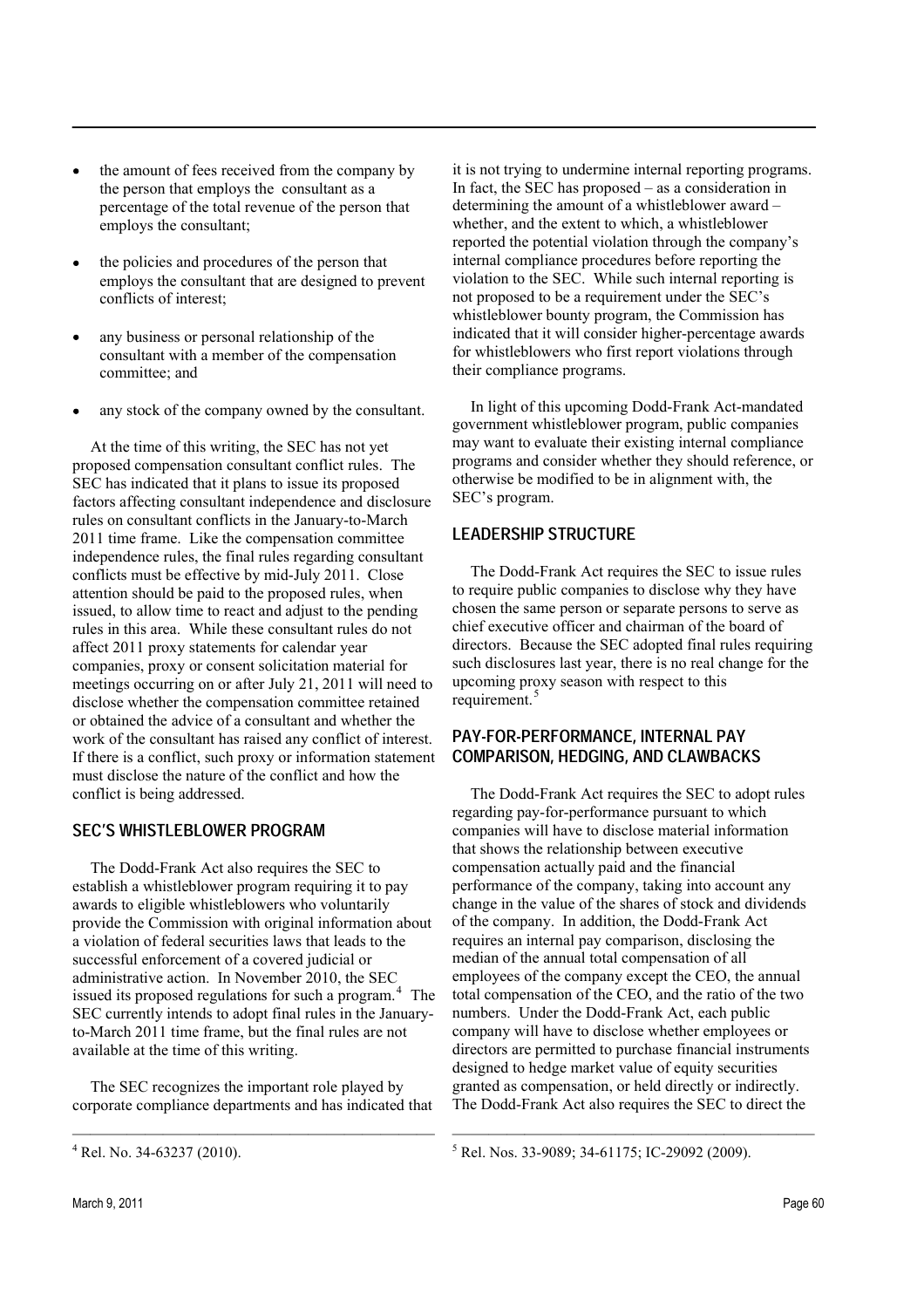national securities exchanges to prohibit the listing of any security of a company that does not develop and implement a clawback policy with respect to the recovery of incentive-based compensation.

The Dodd-Frank Act did not provide a specific effective date for the pay-for-performance, internal pay comparison, hedging, or clawback rules. The SEC plans to propose rules regarding disclosure of pay-forperformance, pay ratios, and hedging sometime between August and December 2011. In that same time frame, the SEC plans to issue a proposal to implement the Dodd-Frank Act requirement that the SEC and the stock exchanges adopt rules regarding incentive pay clawback provisions.

While these new disclosure requirements and rules will not impact the 2011 proxy and annual report season, they are matters that companies and compensation committees in particular, should be aware of at this time. For example, although the exact mechanics of these disclosures are not yet available, it may be worthwhile for companies to determine on a preliminary basis, for internal use, what pay-for-performance or internal pay ratios disclosures would reveal, even though this information is not needed in the 2011 proxy statement. Also, the board and the compensation committee should be prepared to consider clawback and hedging policies once final rules are available.

#### **CONFLICT MINERALS**

The Dodd-Frank Act requires the SEC to adopt rules requiring annual and website disclosure when "conflict" minerals" are necessary to the production or functionality of a product manufactured by a company that files periodic reports under the Exchange Act. Conflict minerals are defined as columbite tantalite (also known as coltan and from which tantalum is extracted), cassiterite (from which tin is extracted), gold, wolframite (from which tungsten is extracted), or their derivatives, or any other mineral or its derivatives determined to be financing conflict in the Democratic Republic of Congo or an adjoining country (together, the "DRC countries").

The SEC issued its proposed rules on conflict minerals on December 15, 2010. $^6$  Comments are due by March 2, 2011. The conflict mineral disclosure requirements will apply to foreign private issuers, as well as U.S. issuers and smaller reporting companies. The Dodd-Frank Act requires that the SEC adopt final conflict mineral rules by mid-April 2011. While the

rules therefore do not impact disclosures in annual reports for the year ended December 31, 2010, it will take some time for issuers to make the determinations that they will need to comply with this regulation. It is therefore important that issuers analyze the extent to which these new rules will apply to them and put applicable due diligence procedures in place.

Under the proposed rules, if conflict minerals are necessary for a reporting company's products, it will have to conduct a reasonable country-of-origin inquiry (which term is not defined) with respect to its conflict minerals. It will also have to include a separate heading entitled "Conflict Minerals Disclosure" in its annual report under which it must disclose whether any of its conflict minerals originated in DRC countries or that it is not able to determine that its conflict minerals did not originate in DRC countries. Conflict minerals information must also be posted on the company's website, with the Internet address disclosed in its annual report. Companies will be required to keep any conflict minerals disclosures on their website at least until they file their next annual report. The level of the required disclosure will depend on the origin of the conflict minerals and a company may have to report conflict minerals falling under more than one disclosure category.

If the issuer determines that the conflict minerals it uses did not originate in the DRC countries, it will have to disclose that conclusion in its annual report and describe the process it undertook to reach this determination. This information will also have to be posted on its website.

If the issuer determines that its conflict minerals did originate in the DRC countries, or is unable to conclude that its conflict minerals did not so originate, it will have to disclose that conclusion in its annual report, state that it has furnished a Conflicts Minerals Report as an exhibit to its annual report, and post its Conflict Minerals Report on its website. A Conflict Minerals Report must describe the measures the issuer has taken to exercise due diligence on the source and chain of custody of its conflict minerals, such as whether they used any nationally or internationally recognized standards or guidance of supply chain due diligence. A critical component of this due diligence is a certified independent private sector audit. The Comptroller General of the United States will establish standards for this audit. The issuer must certify that it obtained such audit and identify the entity that conducted the audit. The Conflict Minerals Report must also describe the issuer's products manufactured or contracted to be manufactured containing conflict minerals that are not

 $6$  Rel. No. 34-63547 (2010).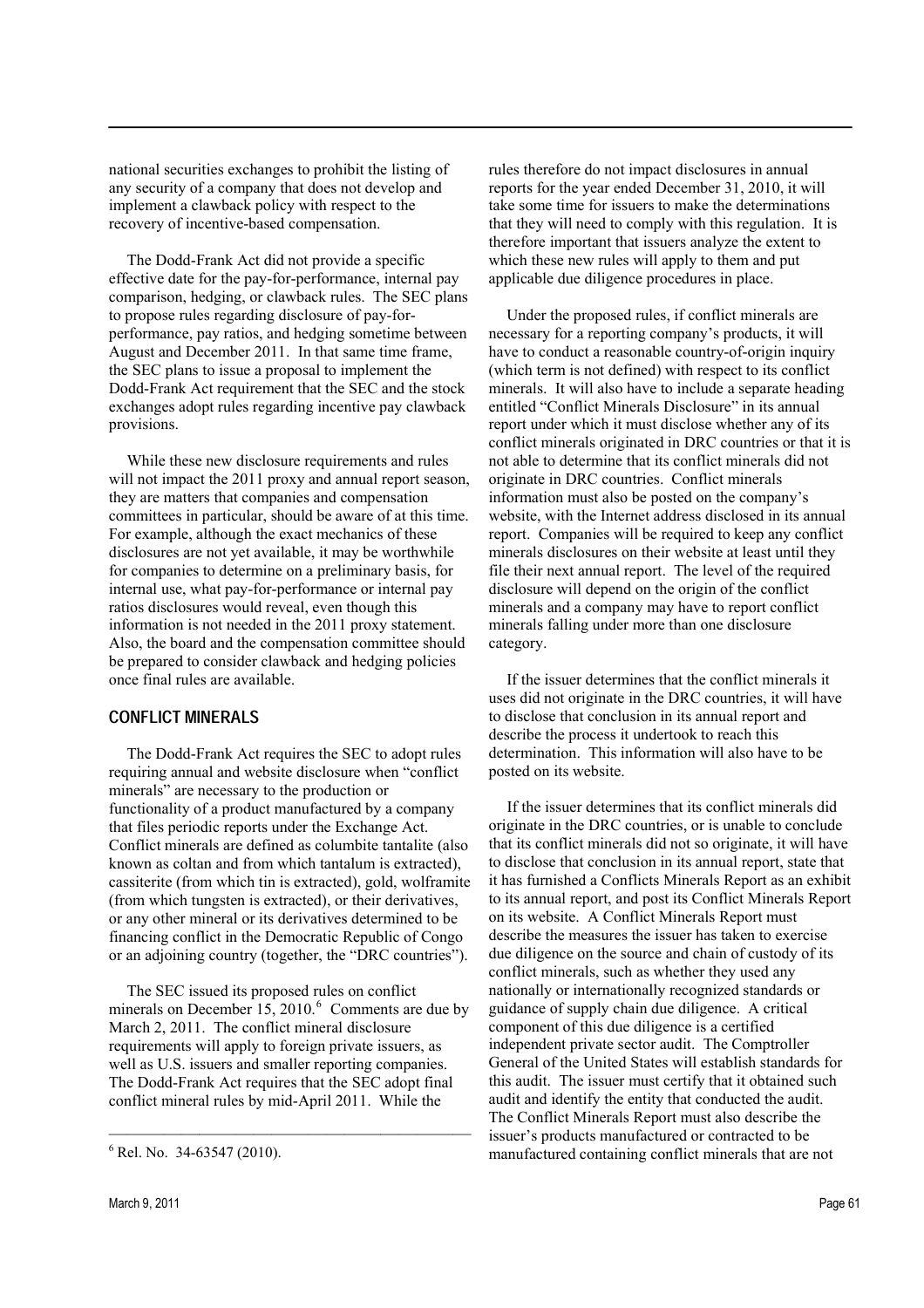"DRC conflict free," the facilities used to process those conflict minerals, the country of origin of the conflict materials, and the efforts to determine the mine or location of origin with the greatest possible specificity.

If an issuer determines that its conflict minerals originated from recycled or scrap sources, it will have to disclose that fact in its annual report and it will also need to furnish a Conflicts Minerals Report, including the independent private sector audit, as an exhibit to its annual report and post that report on its website. However, conflict minerals originating from recycled or scrap sources are deemed to be "DRC conflict free" under the SEC's proposed rules. Therefore, the Conflict Minerals Report relating to recycled or scrap materials will not need to disclose the information that is specific to minerals that are not "DRC conflict free," such as description of products, processing facilities, country of origin, and the efforts to determine the location of origin.

The conflict minerals disclosure will not be deemed to be "filed" with the SEC or subject to liability under Section 18 of the Exchange Act unless the issuer specifically incorporates the information by reference into a document filed under the Securities Act or the Exchange Act.

#### **MINE SAFETY**

The Dodd-Frank Act requires companies that filed periodic reports under the Exchange Act to disclose mine safety and health standards in their annual and quarterly reports filed with the SEC. In addition, mining companies that are subject to Form 8-K requirements must file a Form 8-K when they receive certain notices from the Mine Safety and Health Administration ("MSHA"). This Dodd-Frank Act disclosure requirement is already in effect. On December 15, 2010, the SEC issued proposed rules to address the scope and application of the mine safety disclosure requirements.<sup>7</sup> Comments on these proposals are due by March 2, 2011, and the final rules are expected to be adopted in the April-to-July time frame. However, because the Dodd-Frank Act requirements for mine safety are already in effect, mining companies will need to include the applicable disclosures in upcoming annual and quarterly reports.

Under the proposed rules, mining companies are required to provide an exhibit to their annual and quarterly reports reporting the following for each mine:

violations of mandatory health or safety standards under section 104 of the Federal Mine Safety and Health Act (the "Mine Act") for which the operator received a citation from MSHA;

the total number of significant and substantial

- the total number of orders issued under section 104(b) of the Mine Act;
- the total number of citations and orders for unwarrantable failure of the mine operator to comply with mandatory health and safety standards under section 104(d) of the Mine Act;
- the total number of flagrant violations under section  $110(b)(2)$  of the Mine Act;
- the total number of imminent danger orders issued under section 107(a) of the Mine Act;
- the total dollar value of proposed assessments from MSHA; and
- the total number of mining-related fatalities.

These companies must also disclose a list of their mines that have been notified by MSHA of a pattern of violations or a potential to have a pattern of violations under section 104(e) of the Mine Act. In addition, they also have to disclose pending legal actions before the Federal Mine Safety and Health Review Commission involving such mines. The proposed rules require mining companies to provide a brief description of each category of violations, orders, and citations they are reporting.

The annual and quarterly reporting requirements apply to U.S. companies and foreign private issuers, but only with respect to mines that are located in the U.S. However, if mine safety is a material issue, disclosure could be required under existing management discussion and analysis, risk factor, description of business or legal proceeding requirements, regardless of whether the mine is located in the United States.

The proposed rules also add a new Item 1.04 to Form 8-K, requiring the reporting of an imminent danger order under section 107(a) of the Mine Act, written notice of a pattern of violations under section 104(e) of the Mine Act, or written notice of the potential to have a pattern of such violations. A Form 8-K under this item is due within four business days of the triggering event. However, a late filing of the Form 8-K would not cause a company to lose eligibility to register securities under

<sup>7</sup> Rel. Nos. 33-9134; 34-63548 (2010).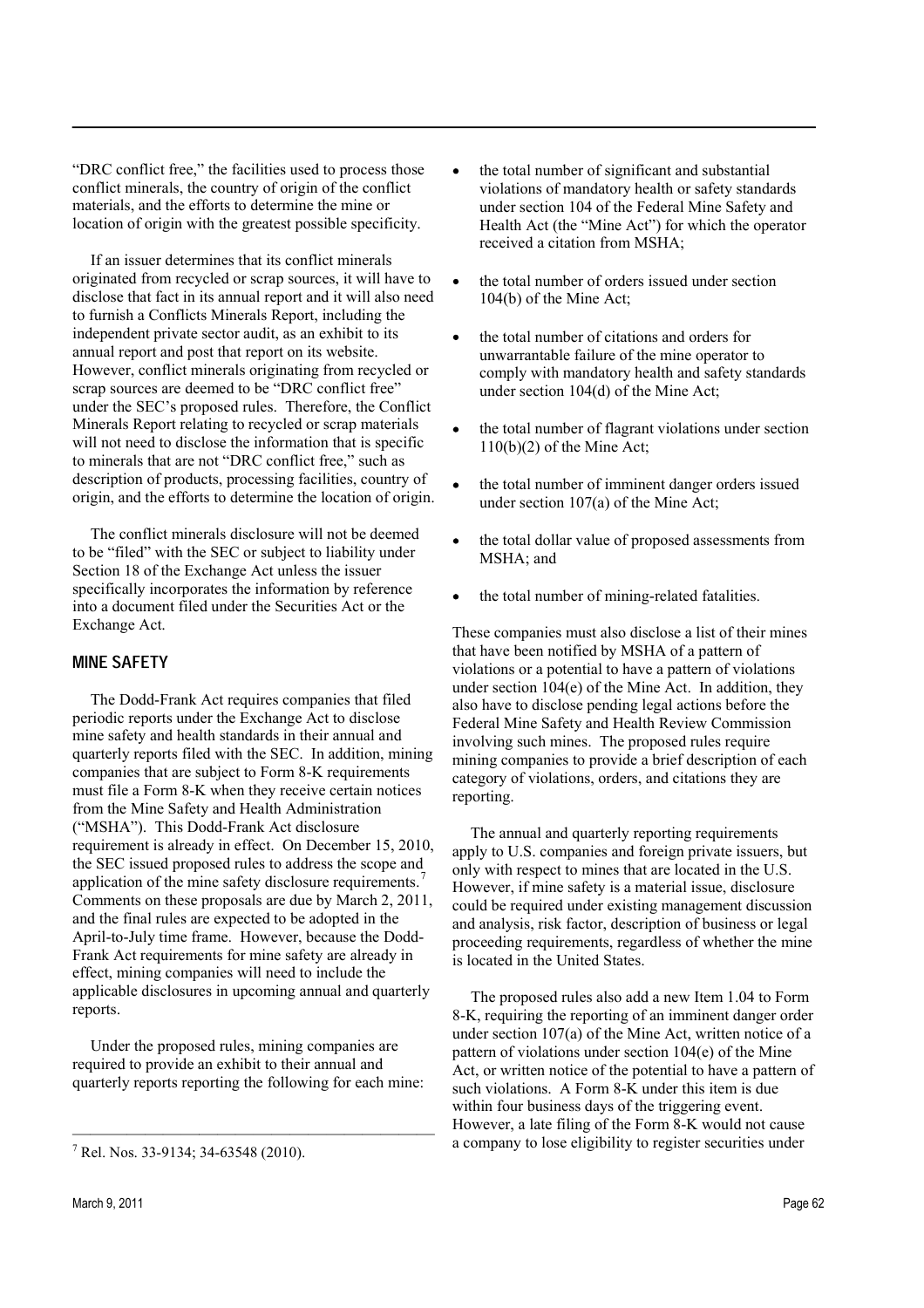the Securities Act on a Form S-3 (short-form) registration statement.

#### RESOURCE EXTRACTION ISSUERS

The Dodd-Frank Act requires resource extraction issuers to include in their annual reports information regarding payments to a foreign government or the U.S. federal government for commercial development of oil, natural gas, or minerals. The SEC also issued proposed rules relating to resource extraction issuers on December  $15, 2010$ .<sup>8</sup> Comments are due by March 2, 2011. The Dodd-Frank Act requires the SEC to adopt final rules by mid-April 2011.

Under the proposed rules, issuers that are required to file an annual report with the SEC and that engage in the commercial development of oil, natural gas, or minerals will have to disclose under an appropriately captioned section of their annual reports non*-de minimis* payments made to a foreign government, including sub-national governments or the U.S. federal government that are made to further the commercial development of oil, natural gas, or minerals. Commercial development of oil, natural gas, or minerals is defined to include exploration, extraction, processing, export, and other significant actions relating to oil, natural gas, or minerals, or the acquisition of a license for any such activity.

Resource extraction issuers will be required to disclose payments made directly or by a subsidiary or another entity controlled by the issuer. While a resource extraction issuer would need to make a factual determination as to whether it has control of an entity based on a consideration of all relevant facts and circumstances, at a minimum it would be subject to the new disclosure requirement if it otherwise must provide consolidated financial information for the subsidiary or other entity in its financial statements included in its Exchange Act reports.

The types of payments related to commercial development activities that must be disclosed include taxes, royalties, fees (including license fees), production entitlements, and bonuses. Disclosure will have to be made of the:

type and total amount of payments made for each project;

- type and total amount of payments made to each government;
- total amounts of the payments by category;
- currency used to make the payments;
- financial period in which the payments were made;
- business segment of the resource extraction issuer that made the payments;
- the government that received the payments and the country in which the government is located; and
- the project of the resource extraction issuer to which the payments relate.

As proposed, the resource extraction information will be included in two exhibits. One exhibit will be provided in text format, while the other will be provided in interactive financial data format, tagged in eXtensible Business Reporting Language (known as XBRL).

The resource extraction information will not be deemed to be "filed" with the SEC or subject to liabilities under Section 18 of the Exchange Act unless the issuer specifically incorporates such information into a document filed under the Securities Act or the Exchange Act.

#### **CONCLUSION**

The SEC will continue to propose and finalize regulations to implement the Dodd-Frank Act throughout the 2011 proxy and annual report season and beyond, much of which will impact proxy statement and annual report disclosures at this time or in the future. Therefore, it is particularly important for public companies to stay current with SEC developments to properly comply with new requirements during the current proxy season and to be aware of how actions they take this year will affect disclosure in 2012 proxy statements and annual reports, by which time additional Dodd-Frank Act regulations will be effective. ■

 $8$  Rel. No. 34-63549 (2010).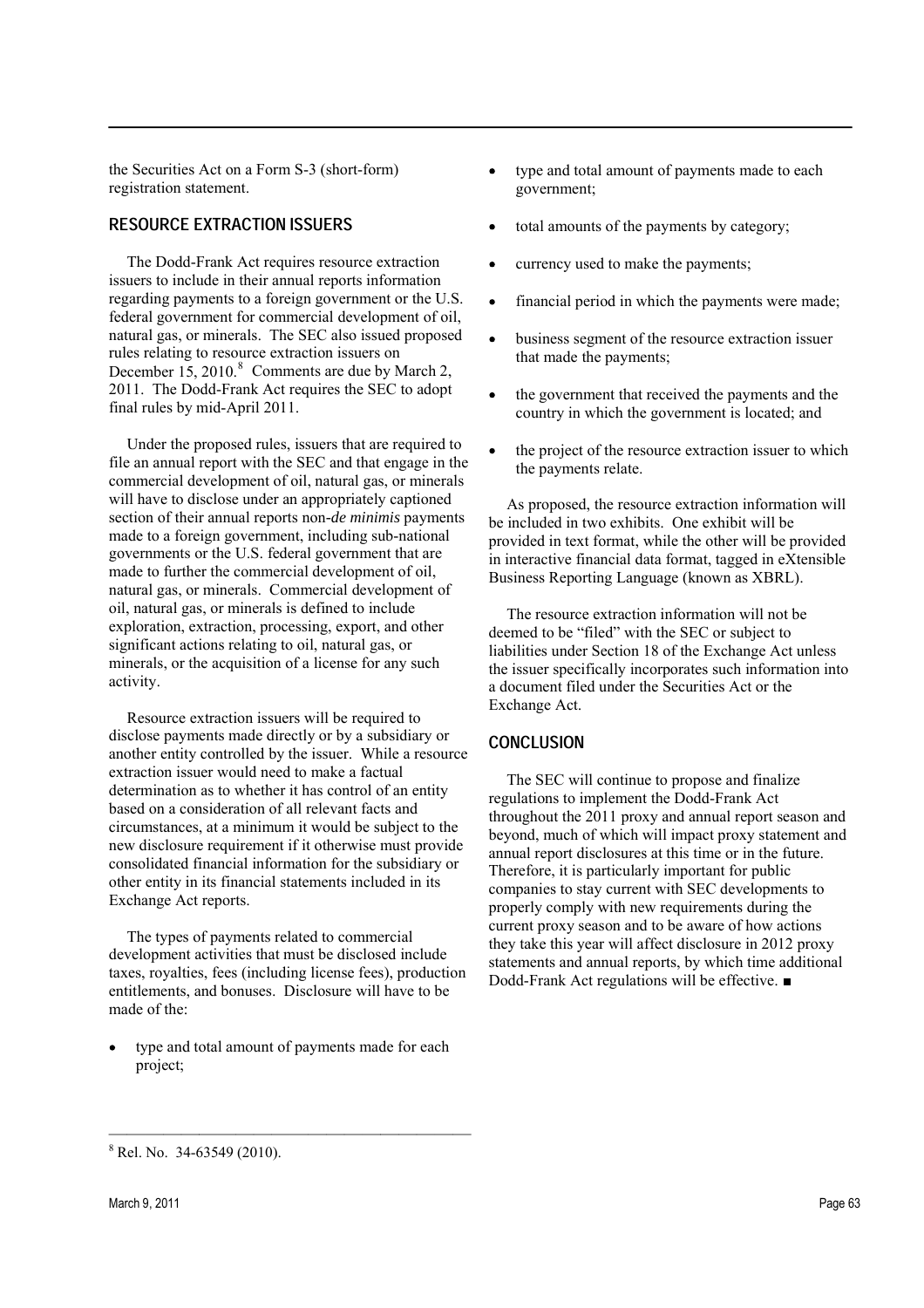**CLE QUESTIONS** on Richman, *The Impact of the Dodd-Frank Act on the Proxy and Annual Report Season* (Vol. 44, No. 5, March 9, 2011)*.* Please circle the correct answer to each of the questions below. If at least four questions are answered correctly, there is one credit for New York lawyers (nontransitional) for this article. Complete the affirmation and evaluation and return it by fax to RSCR-CLE, 212-876-3441, or by e-mail attachment to rscrpub@att.net. The cost is \$40, which will be billed to your firm. To request financial aid, contact us by e-mail or fax, as provided above.

\_\_\_\_\_\_\_\_\_\_\_\_\_\_\_\_\_\_\_\_\_\_\_\_\_\_\_\_\_\_\_\_\_\_\_\_\_\_\_\_\_\_\_\_\_\_\_\_\_\_\_\_\_\_\_\_\_\_\_\_\_\_\_\_\_\_\_\_\_\_\_\_

1. The SEC has granted smaller reporting companies a temporary exemption so that they will not have to conduct an advisory vote on executive compensation until meetings held after January 21, 2013. **True False**

2. An issuer need not report the results of its say-on-pay and frequency votes on its Form 8-K filed after the meeting, but only on its Form 10-K for the period in which the vote occurred. **True False**

3. To comply with Dodd-Frank, NYSE and NASDAQ have revised their broker voting rules to provide that brokers have discretionary authority to vote on matters relating to executive compensation. **True False**

4. Dodd-Frank requires the SEC to direct national securities exchanges to prohibit the listing of any security of a company that does not have a clawback policy with respect to incentive-based compensation. **True False**

5. Under Dodd-Frank, mining companies that must file Forms 8-K must file such a form when they receive certain notices from the Mine Safety and Health Administration. **True False**

#### **A F F I R M A T I O N**

\_\_\_\_\_\_\_\_\_\_\_\_\_\_\_\_\_\_\_\_\_\_\_\_\_\_\_\_, Esq., an attorney at law, affirms pursuant to CPLR

[Please Print] 2106 and under penalty of perjury that I have read the above article and have answered the above questions without the assistance of any person.

\_\_\_\_\_\_\_\_\_\_\_\_\_\_\_\_\_\_\_\_\_\_\_\_\_\_\_\_\_\_\_\_\_\_\_\_\_\_\_\_\_\_\_\_\_\_\_\_\_\_\_\_\_\_\_\_\_\_\_\_\_\_\_\_\_\_\_\_\_\_\_\_\_\_\_\_

Dated: \_\_\_\_\_\_\_\_\_\_\_\_\_\_\_\_

\_\_\_\_\_\_\_\_\_\_\_\_\_\_\_\_\_\_\_\_\_\_\_\_\_\_\_\_\_\_\_\_\_\_\_\_ [Signature]

[Name of Firm] [Address]

# **E V A L U A T I O N**

This article was (circle one): Excellent Good Fair Poor